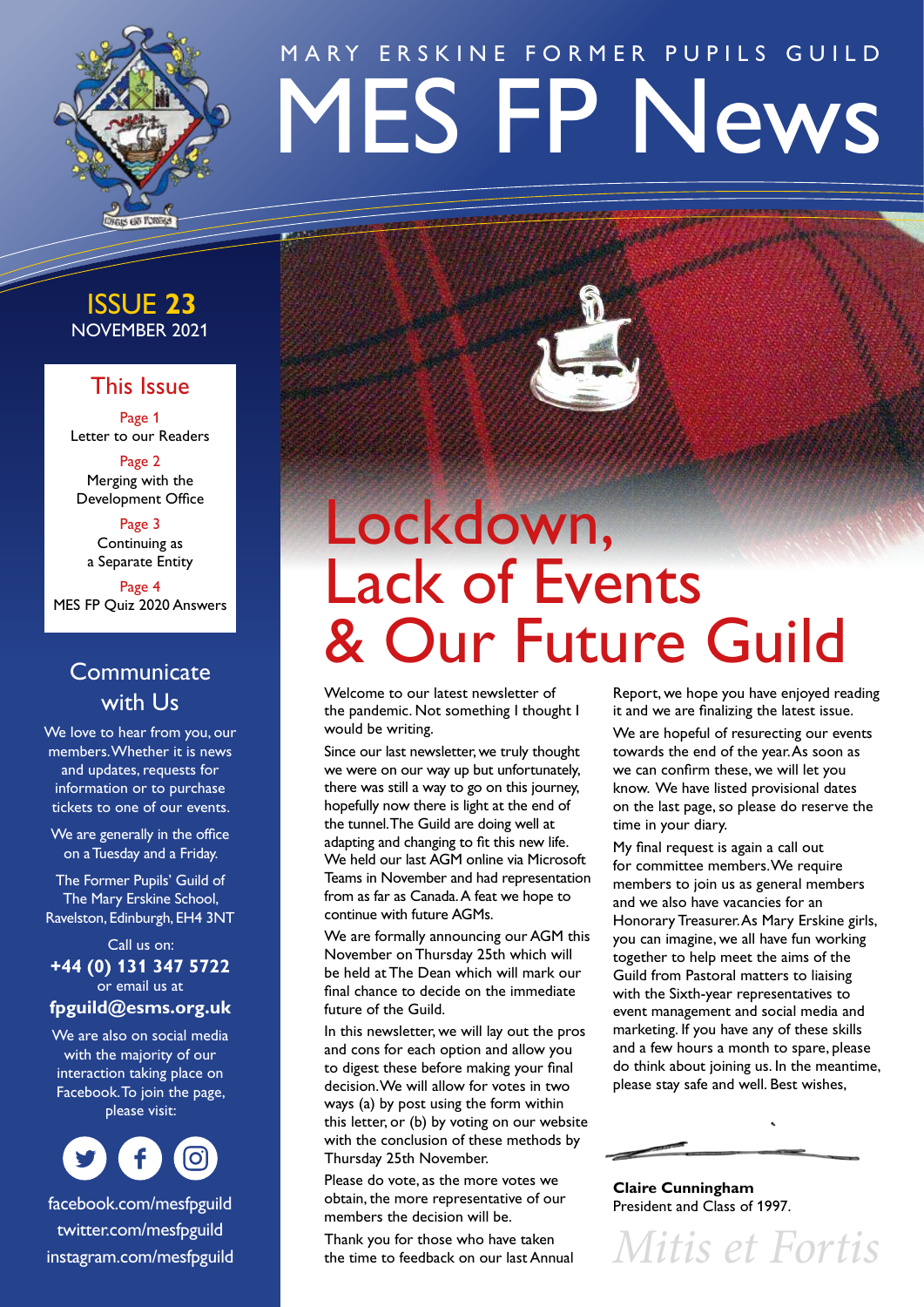

# **Decisions**

As a committee we have investigated the pros and cons of each scenario and presented them in this newsletter to you ahead of your vote.

# **The Question**

We are asking whether you see the future FP Guild being, within the next three years:

- Merged with SMC FP Club and the Development Office, or
- Continuing the MES FP Guild as a separate entity from the School.

# **Your Vote**

You will be able to place your vote in November 2021 by two methods:

- a) Completing the form on the next page and posting it back to us.
- b) Completing the form on our website.
- c) Voting at our AGM in person on 25th November 2021.

# **The Case for:** Merging with the Development Office

## **History and Identity**

- **Our History:** In 1999, the ESMS Diamond Structure was finalised which created a joint sixth year, meaning for over 20 years, our FPs will have associated themselves as ESMS girls as well as Mary Erskine girls and this affects over a quarter of our members. A merge with the Development Office will allow more relevance to the recent FPs.
- **Our Identity:** We would do our utmost to ensure that with merging we would retain the "Mary Erskine School FP Guild".

# **Constitution, Financial and Legal**

- **Our Constitution:** The Constitution would require amending to fit in with the new direction of the Guild. We will have to make additional changes in order to complete the vote on the future of the Guild. (See Events on page 4)
- **Accounts:** This would be produced by the Development Office and signed off by the Guild committee.
- **Income:** 2019 marked the last year that Guild funds were included as an option in the School Fees, due to this, we will no longer have a regular income.
- **Remaining Funds: Our remaining funds would** be split between maintaining our archives and Access to Excellence. The Devlopment Office would take over the management of the finances. We would arrange around £20k to be kept easily accessible for the Guild and its FPs.
- **New Memberships:** The Development Office would manage any finances surrounding new members.

## **Communication with Members**

- **Administration:** Rather than a Guild Coordinator, the administration and operation would be carried out by the Development Office. However, the Guild committee would provide all copy to the Development Office to execute communications on their behalf. First point of contact would be the Development Office with all proactive and reactive communications dealt with by them.
- **Database and Communications:** This would be managed by the Development Office.

#### **Marketing and Literature Production**

• **Social Media and Website:** To be managed by the Development Office, including any future updates and upgrades. To become part of an integrated ESMS alumni communications strategy, using content supplied by, among others, the Guild Committee. The current website would be closed down and to the various social media sites.

• **FP News and Annual Report:** All of the content will be provided by the FP Guild, but printing and distribution will be the responsibility of the Development Office.

### **Activities and Events**

- **AGM:** this would remain an annual event and the Development Office would manage the organising of this.
- **Guild Meetings:** The Development Office would arrange the dates and booking venue for the regular meeting. The Guild would have responsibility for taking and maintaining the minutes.
- **Annual Reunion:** this would continue in its present format, assuming that there is a desire for it.
- **January Coffee Morning:** this would continue in its present format, assuming that there is a requirement for it.

#### **The Committee:**

- **Committee:** The Guild Committee would have a much-reduced scope and would only require office bearers.
- **Office Bearers:** Over the last few years it has been increasingly difficult to recruit and maintain positions of Office. Merging with the Development Office would allow the position of President to become more of a figurehead position. This would reduce the level of work involved and may improve the attractiveness of the position. It is proposed that the Guild maintain the setup with a President, Vice-President, Honorary Treasurer and an Honorary Secretary. Ideally the roles would be a 2-year term, with the V-P stepping up to become President at the end of the 2-year term. Attendance at events would be split amongst these four office-bearers rather than one person having to take them all on.

#### **Archives:**

• **Archives:** The archives which the Guild has collected over the years would be merged with that of the School and would be housed within the School as per current arrangements. Any duplication of items would be offered for sale with the proceeds going towards the preservation of future archives.

## **Associate Branch Clubs:**

• There would be a survey completed with regard to these clubs and the best way forward to ensure that the needs of our members are being met throughout Scotland and the rest of the world.

# [www.formerpupilsguild.com](http://www.formerpupilsguild.com)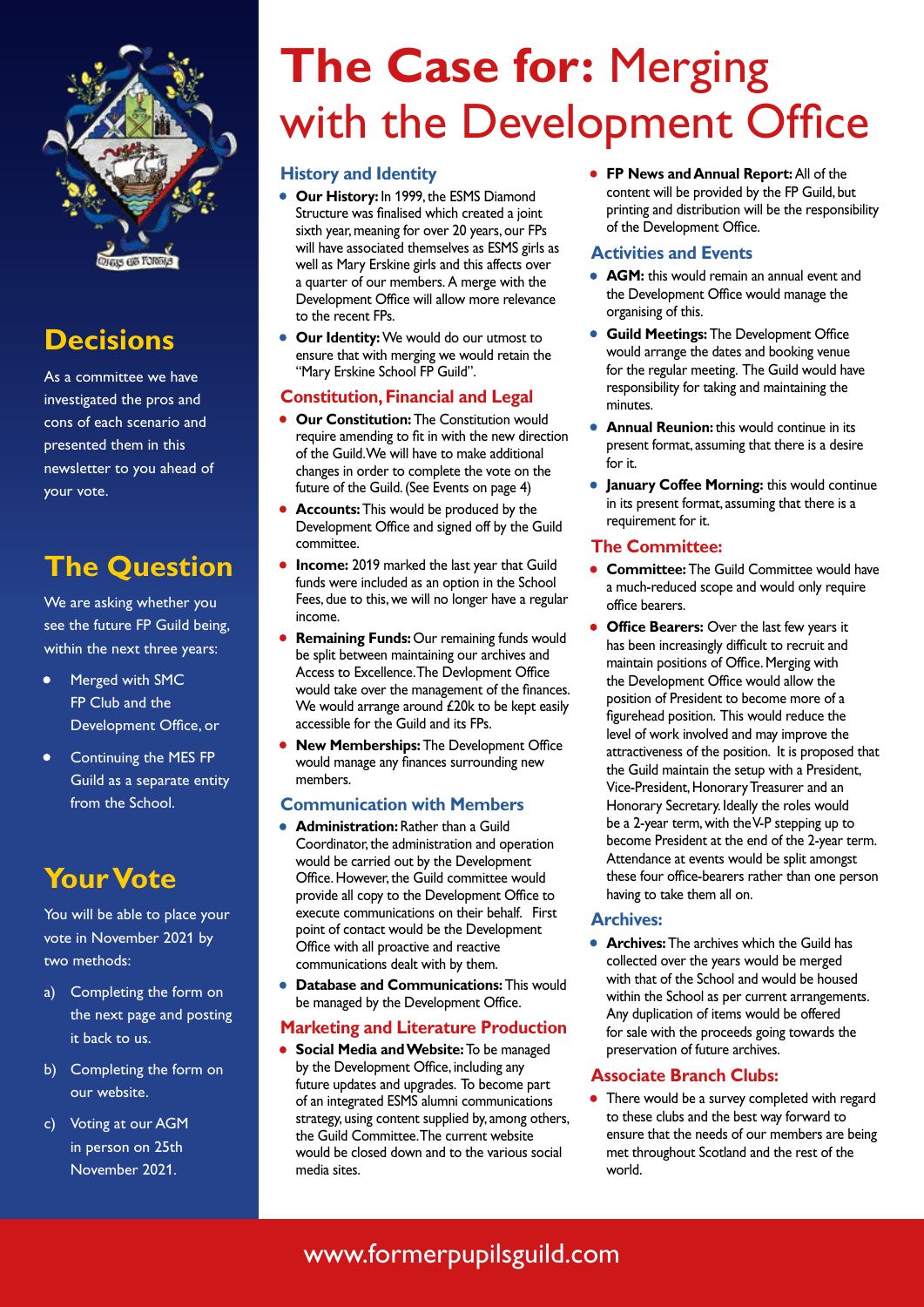# **The Case for:** Continuing as a Separate Entity

#### **History and Identity**

- **Our History:** We would remain open to membership from any former pupil of The Mary Erskine School and would remain "open for business" as long as there is a request for it. This would be reviewed annually at the AGM.
- **Our Identity:** We would retain the name of the Mary Erskine FP Guild and current online identity.
- Should anything detrimental happen with the School politically or financially (e.g. St Margaret's School) the Guild would remain.

#### **Constitution, Financial and Legal**

- **Our Constitution:** The Constitution would require amending to fit in with the new direction of the Guild.
- **Accounts:** These would be maintained by the committee, signed off independently and disclosed at the AGM.
- **Income:** With the withdrawal of the FP levy on the fees of present pupils the status quo is clearly not sustainable. To return to the old hand-to-mouth existence relies on a lot of very hard work from a few volunteers. As the majority of younger FPs now are working full time this would be impractical. We would therefore reduce our offering and the cost of events would be fully met by the attendees, perhaps increasing costs by a couple of pounds per event.
- **Remaining Funds:** Our remaining funds would be split between maintaining our archives, continued running costs and The Melville College Trust. The Melville College Trust awards bursaries annually to the Erskine Stewart's Melville schools, which is over 20% of all bursary funding for the schools. The Melville College Trust also awards grants to fund extra-curricular and school related projects which would not otherwise receive funding and benefit a large number of pupils and former pupils. We would invest monies in their portfolios and agree when and why funds were to be withdrawn.
- **New Memberships:** Membership would become a free offering and be managed online via our website.
- **Independence:** Remaining independent would ensure no conflict of interest between the Development Office aims and the Guild. We also do not have to answer to the charities commission, Education Scotland, or the Scottish Government.

#### **Communication with Members**

- **Administration:** Administration would remain within the Guild Committee and Office Bearers. There would be no allocated administration role.
- **Office Hours:** We would negate the need for office hours by moving to an online only method of contact – no longer requiring space within the School.
- **Database:** We are registered as an organisation with the ICO. We would require to set up our own database and would request input from members to

#### repopulate it.

#### **Marketing and Literature Production**

- **Social Media and Website:** The website and social media would continue as is being run by the committee.
- **FP News and Annual Report:** FP News would be updated up to four times per year and sent out electronically with the Annual Report also moving online and being produced annually.

#### **Activities and Events**

- **AGM:** This would revert to online.
- **Guild Meetings:** Would continue with six meetings per annum online or at a mutually convenient location. Members would be informed of these dates so as to add to any agenda. Agenda and minutes would be published online.
- **Annual Reunion:** Although not running an annual reunion ourselves, we would fully support any annual event run by the School and encourage our members to attend. We may offer an annual event within Edinburgh for our members at an independent location assuming demand was high.
- **January Coffee Morning:** We would maintain the links with the Merchants' Hall and hope to continue this tradition annually, again assuming interest in the event.
- **Additional Events:** Would occur as and when the membership require it. There would be additional costs involved for any of these events.

#### **The Committee:**

- **Committee:** We would have a reduced scope within the School, offering formal representation only if required.
- **Office Bearers:** The Committee would consist of seven roles: President, Vice-President, Honorary Treasurer, Secretary, Marketing Officer, Events Officer and up to three Ordinary Members. The committee members would be elected at the AGM and hold post for a duration of two years.

#### **Archives:**

- **Archives:** We would work to move the majority of our archives into a digital format and securely store these off-site from the School. Access to these items would be via our website and after a log-in page.
- **Archive Sale:** We would give our Former Pupils the opportunity to purchase any duplicate archives, such as spare copies of Merchant Maidens, the resulting funds being reinvested in archive storage. Some items - such as uniforms, badges etc would be gifted to the School for their archives.

#### **Associate Branch Clubs:**

We would look to create an online community and allow the chance for members to meet up locally should they consent to sharing their information with other members.

# **Your Vote**

Please send your completed form to:

 $\alpha$   $\rho$ 

 The Former Pupils' Guild of The Mary Erskine School, Ravelston, Edinburgh, EH4 3NT

**By 24th November 2021. We cannot accept votes after this date.** 

Please select one option below:



## **Merged with SMC FP Club and the Development Office**

or



# **Continuing the MES FP Guild as a separate entity from the School.**

| <b>CONTACTENTIOF PHONENCIABER:</b> | CLASS OF: | NAME: |
|------------------------------------|-----------|-------|
|------------------------------------|-----------|-------|

# [www.formerpupilsguild.com](http://www.formerpupilsguild.com)